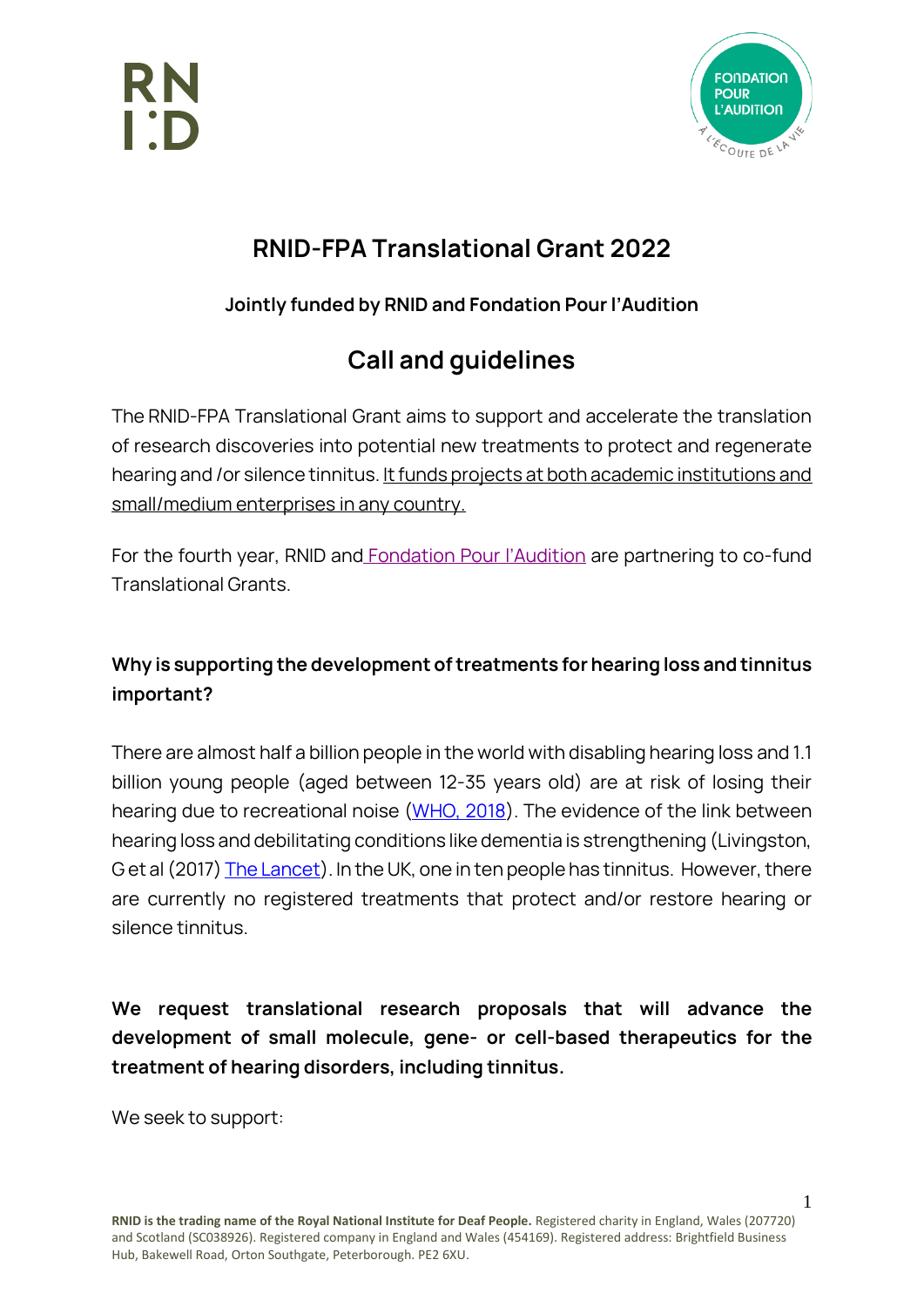# RN



- research with a strong commercial potential that is likely to attract followon funding at the conclusion of the grant.
- studies that will facilitate and enable the progression of promising basic research towards testing in clinical trials.

Applications can include:

- Studies which will enable lead optimisation and/or candidate selection.
- Pharmacokinetics/Pharmacodynamics (PKPD) studies.
- Safety/toxicology studies.
- Drug repositioning/repurposing (applications must contain preliminary data supporting the proposed approach)
- Validation of therapeutic targets for the treatment of hearing loss or tinnitus (applications must contain preliminary data supporting the proposed approach).
- Studies to strengthen confidence that a target or therapeutic approach will be applicable to human hearing loss or tinnitus.
- Identification/validation of methods or outcomes that could be used for one or more of the following\*:
	- Patient selection/stratification for clinical trials
	- Robust measurement of treatment responses in clinical trials.

\* Please note that these studies must support the development of a specific therapeutic. General research into outcome measures not aligned to a specific therapeutic should be submitted to other grant schemes offered by RNID (e.g. [Discovery Research Grant Scheme\)](https://rnid.org.uk/hearing-research/im-a-researcher-looking-for-funding/discovery-research-grant/) and [Fondation Pour l' Audition](https://www.fondationpourlaudition.org/call-for-proposals-laboratories-783-en).

Applications **will NOT** be accepted in the following areas:

- Basic research into the causes and underpinning biology of hearing loss and tinnitus
- The development of devices or software
- The optimization of current clinical protocols
- Health service studies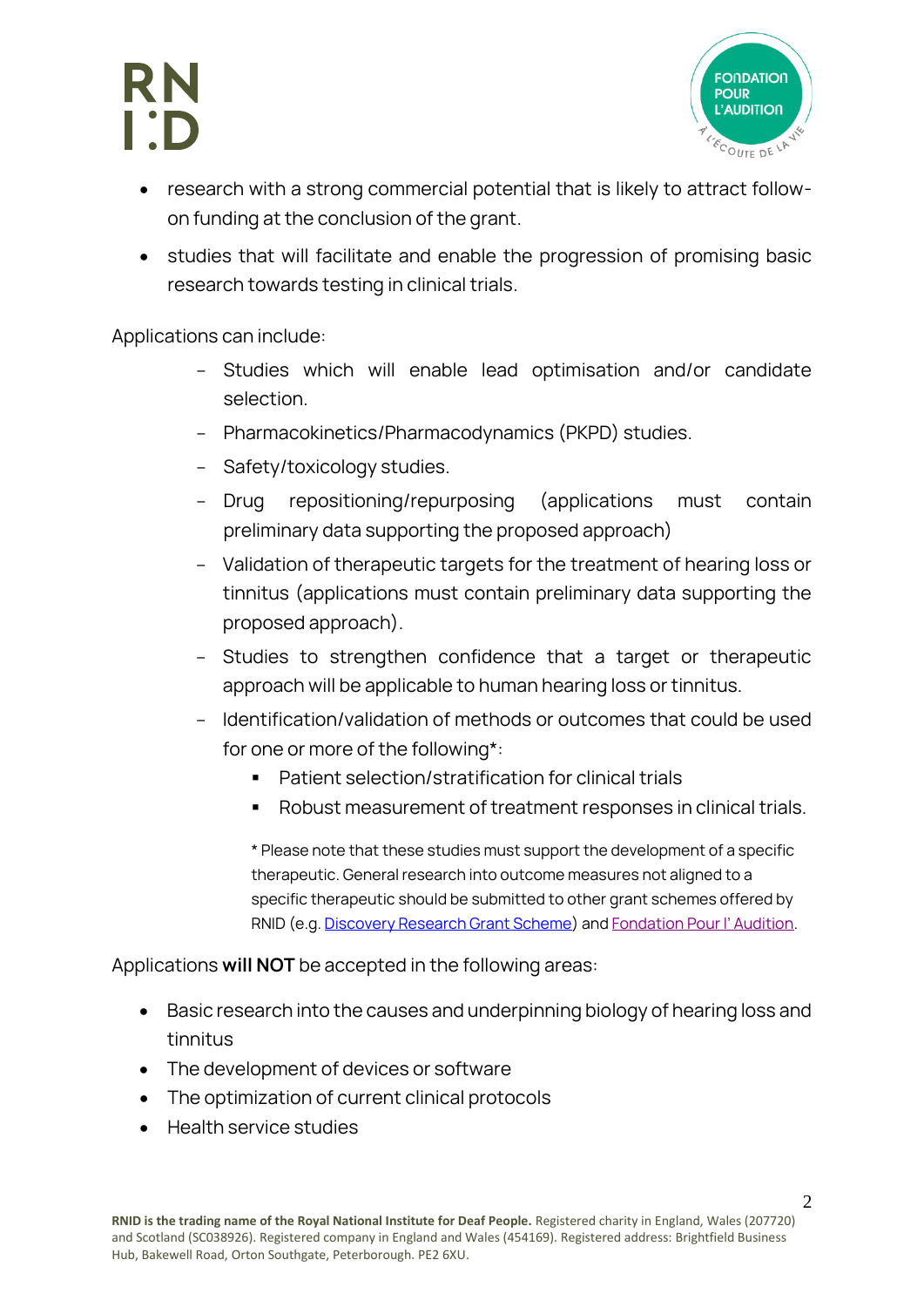



#### **Summary of grant**

- **Duration**: Up to three years
- **Eligibility**: Applicants may be from **any country** and may be from **academic institutions** and **small/medium enterprises (SMEs)**
- **Value \***: Up to £100,000 per year.
- **Deadlines** 
	- **Expression of Interest**: 8<sup>th</sup> April 2022 (5 pm GMT)
	- **Full application (by invitation only):** 10<sup>th</sup> June 2022 (5 pm GMT)
	- **Funding decisions:** December 2022

\* Please note that as a charity, it is our policy not to fund any indirect costs or the salaries of permanent employees.

### **Application and selection procedure**

The RNID-FPA Translational Grant scheme follows a three-stage process:

1. **Expression of Interest** - All applicants must submit an Expression of Interest (open entry). The purpose of the Expression of Interest is to obtain enough information on the proposed project to enable us to understand how well the proposal aligns with the criteria of the Translational Grant scheme. Applicants with proposals meeting the criteria of the scheme will be invited to submit a full application.

2. **Full Application** - Applications that successfully pass the Expression of Interest stage will be invited to submit a Full Application.

**3. External peer-review** – All full applications will be sent for external peer review by several experts in the field, who will rate the scientific value, feasibility and translational potential of the project. Applicants will have the opportunity to provide a response to the reviewers' feedback. Full applications, expert reviews and applicant responses will be considered by the Translational Grant Panel and evaluated on their scientific approach, as well as commercial and/or translational potential. Projects will then be ranked competitively and funding awarded to the top-rated projects.